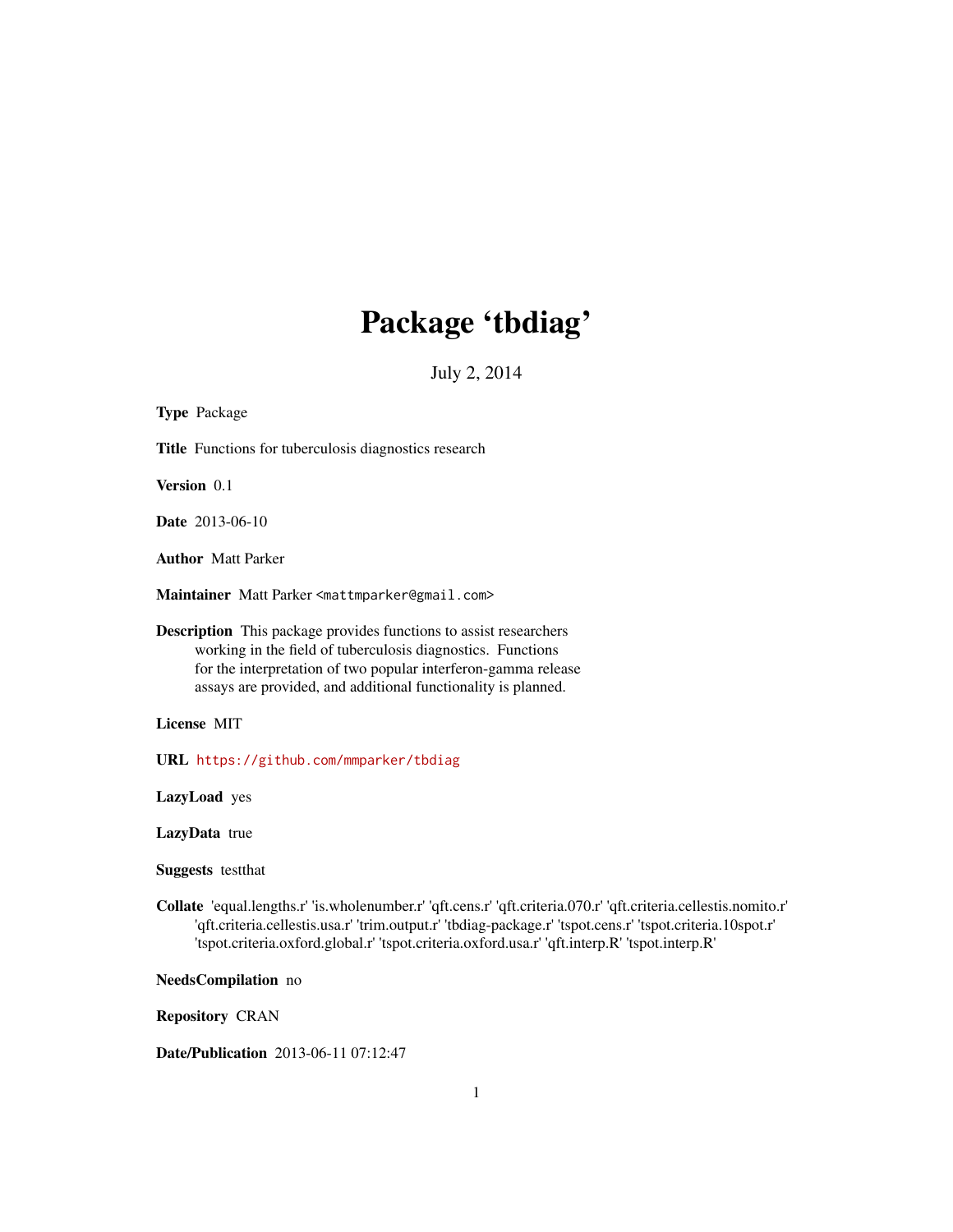# <span id="page-1-0"></span>R topics documented:

| Index |  |
|-------|--|
|       |  |
|       |  |
|       |  |
|       |  |
|       |  |
|       |  |

tbdiag-package *tbdiag: utilities for tuberculosis diagnostics research*

### Description

This package provides functions to assist researchers working in the field of tuberculosis diagnostics. Functions for the interpretation of two popular interferon-gamma release assays are provided, and additional functionality is planned.

# Author(s)

Matt Parker <mattmparker@gmail.com>

equal.lengths *Confirm that all input vectors are the same length.*

# Description

Confirm that all input vectors are the same length.

# Usage

```
equal.lengths(...)
```
# Arguments

... Two or more vectors to be compared.

#### Value

Returns an error if the vectors are of unequal length, returns a warning if only one vector is supplied, and returns nothing if the vectors are of equal length.

#### Examples

```
## Not run: equal.lengths(rnorm(10), rnorm(10), rnorm(9))
## Not run: equal.lengths(rnorm(10))
## Not run: equal.lengths(rnorm(10), rnorm(10), rnorm(10))
```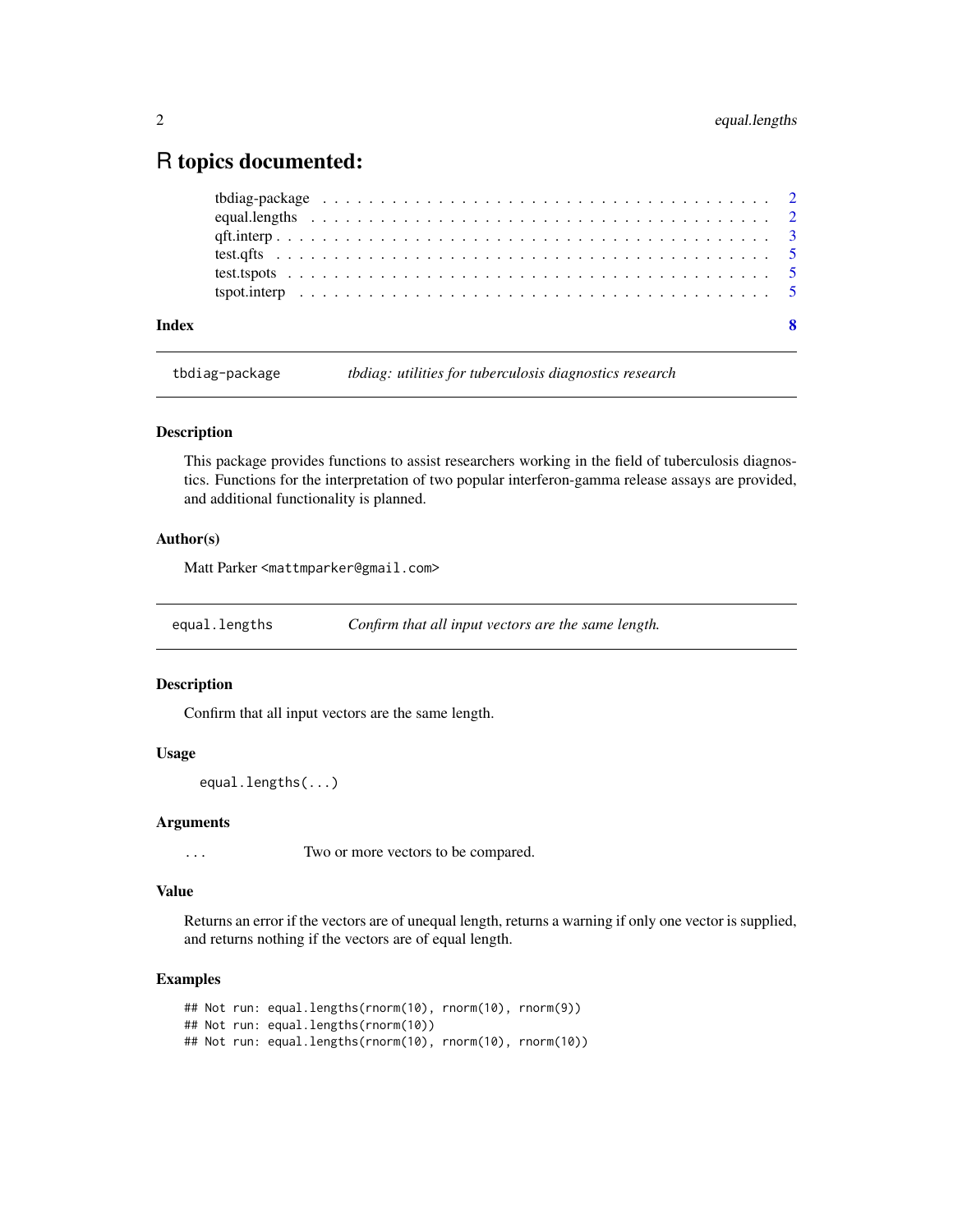<span id="page-2-1"></span><span id="page-2-0"></span>qft.interp *Interpret the results of the Cellestis Quantiferon Gold In-Tube assay for latent tuberculosis infection.*

# Description

Given vectors of nil, TB antigen, and mitogen results in IU/mL, this function computes QFT qualitative interpretations. The function uses the Cellestis USA criterion by default; other criteria sets can be created as methods for the qft.criteria function.

#### Usage

```
qft.interp(nil, tb, mito, criteria = "cellestis.usa",
 verbosity = "terse", \dots)
```
#### **Arguments**

| nil       | A vector of nil results (in IU/mL)                                                                     |
|-----------|--------------------------------------------------------------------------------------------------------|
| tb        | A vector of TB antigen results (in IU/mL)                                                              |
| mito      | A vector of mitogen results (in IU/mL)                                                                 |
| criteria  | The name of the desired result criteria (defaults to the Cellestis criteria for the<br>United States). |
| verbosity | The level of verbosity ("onechar", "terse", "verbose") of the output.                                  |
| .         | Other arguments passed to the crtieria evaluation function chosen by the "crite-<br>ria" argument.     |

### Details

All IU/mL results greater than 10 are automatically censored to 10 for the purposes of calculating qualitative results, following Cellestis's interpretation instructions.

#### Value

The function returns a vector of qualitative assay results according to the criteria chosen using the "criteria" argument. The verbosity of the results depends on the value passed to the "verbosity" argument:

| onechar | Returns a single character indicating the result (N for Negative, P for Positive, I<br>for Indeterminate).                          |
|---------|-------------------------------------------------------------------------------------------------------------------------------------|
| terse   | Returns a single word indicating the result (Negative, Positive, Indeterminate).                                                    |
| verbose | Returns the same results as "terse", with the addition of a short comment indi-<br>cating the reason for an "Indeterminate" result. |

Multiple criteria sets are available. The function defaults to the standard Cellestis criteria for the United States of America (criteria = "cellestis.usa"), but other currently available options include: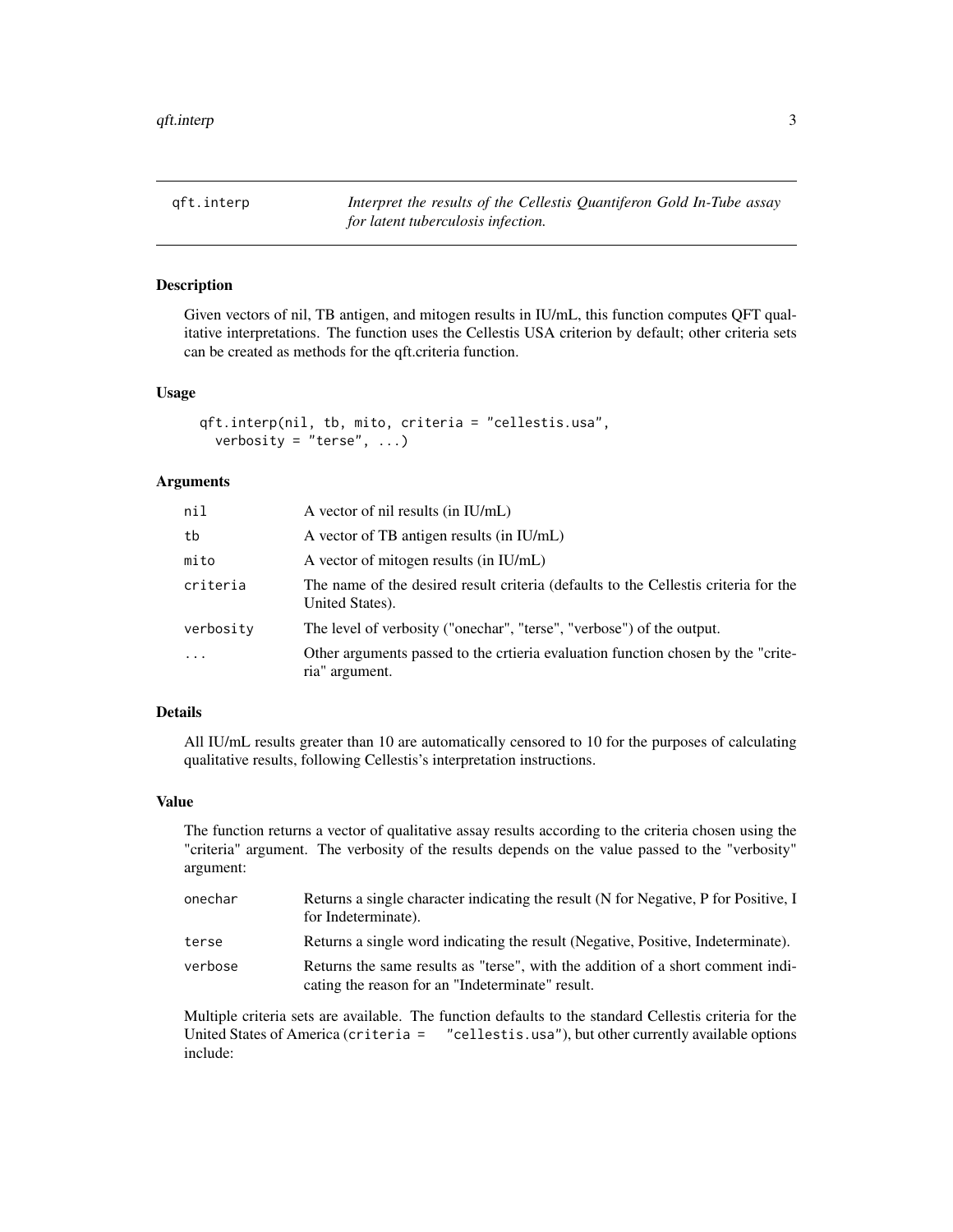<span id="page-3-0"></span>criteria = "cellestis.nomito" The Cellestis criteria for many regions outside of North America, in which indeterminate results are indicated for tests with high nil results, but not for tests with a Mitogen - Nil difference of less than 0.50 (as is the case in the US); criteria = "070" A criteria set in which the threshold for positivity is raised from Antigen - Nil =  $0.35$ 

to Antigen - Nil =  $0.70$ , as has been suggested by some studies.

Note

This function is provided purely as a convenience and is not a replacement for manual interpretation, manufacturer-provided software, or common sense. Absolutely not for clinical use.

#### References

Cellestis <http://www.cellestis.com/>

# See Also

[tspot.interp](#page-4-1) for TSPOT.TB interpretation.

#### Examples

```
# Calculate results
test.qfts$result.check <- with(test.qfts,
                               qft.interp(nil = nil,
                                         tb = tb,
                                          mito = mito))
# Compare lab and calculated results
with(test.qfts, table(lab.result, result.check, exclude = NULL))
# Compare different levels of verbosity
test.qfts$verbose.check <- with(test.qfts,
                                qft.interp(nil = nil,
                                           tb = tb,mito = mito,
                                           verbosity = "verbose"))
test.qfts$onechar.check <- with(test.qfts,
                                qft.interp(nil = nil,
                                           tb = tb,mito = mito,
                                           verbosity = "onechar"))
unique(test.qfts[ , c("lab.result", "result.check",
                      "verbose.check", "onechar.check")])
```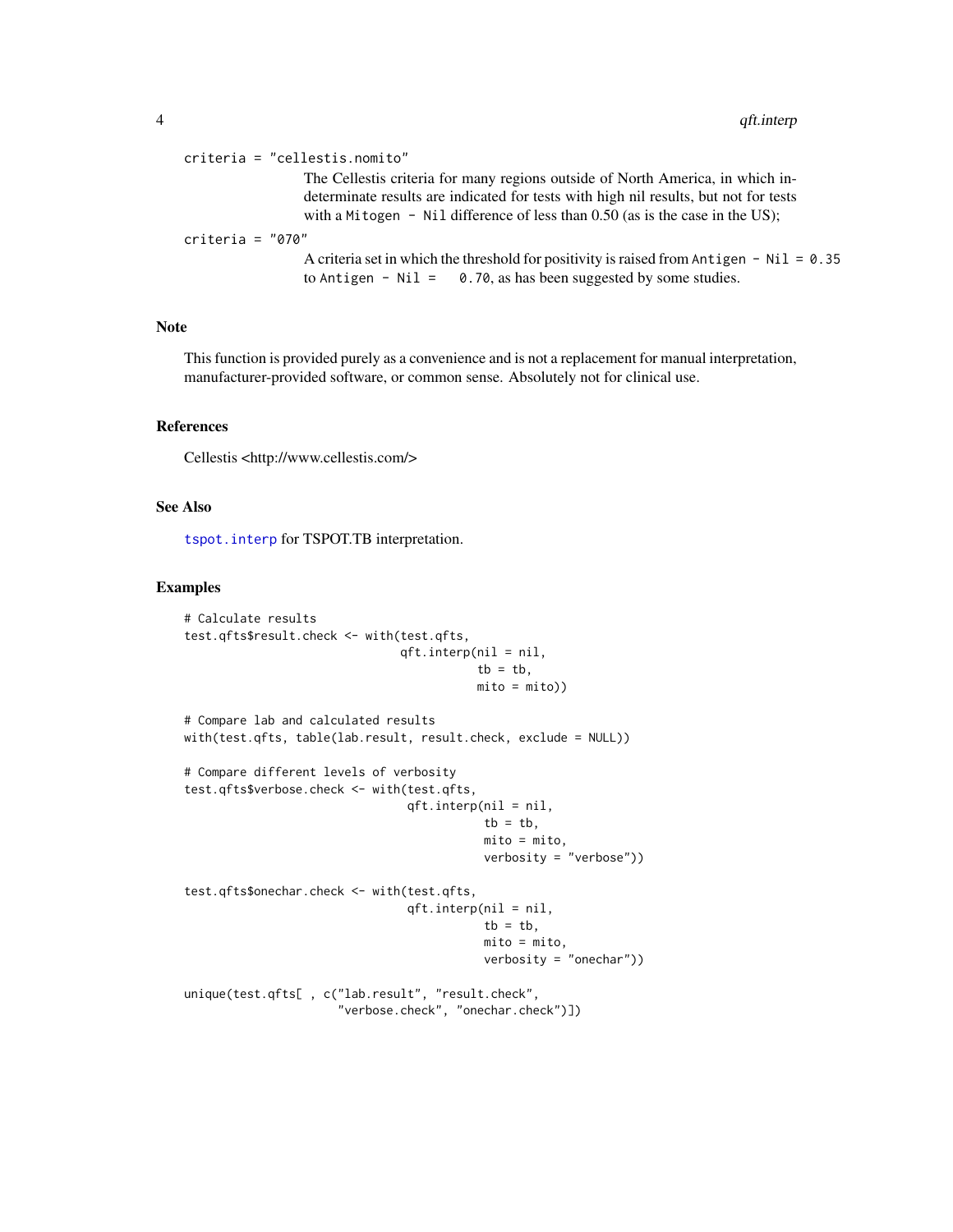<span id="page-4-0"></span>

# Description

A sample of 6,833 real QFT results.

#### Author(s)

Matt Parker <mattmparker@gmail.com>

test.tspots *A sample of 6,434 real TSPOT results.*

# Description

A sample of 6,434 real TSPOT results.

#### Author(s)

Matt Parker <mattmparker@gmail.com>

<span id="page-4-1"></span>tspot.interp *Interpret the results of the Oxford Immunotec TSPOT.TB assay for latent tuberculosis infection.*

### Description

Given vectors of nil, TB antigen (panels A and B), and mitogen results in spots, this function computes TSPOT qualitative interpretations. The function uses the Oxford Immunotec North America criterion by default; alternative criteria sets can be created as methods for the tspots.criteria function

# Usage

```
tspot.interp(nil, panel.a, panel.b, mito,
 criteria = "oxford.usa", verbosity = "terse", ...)
```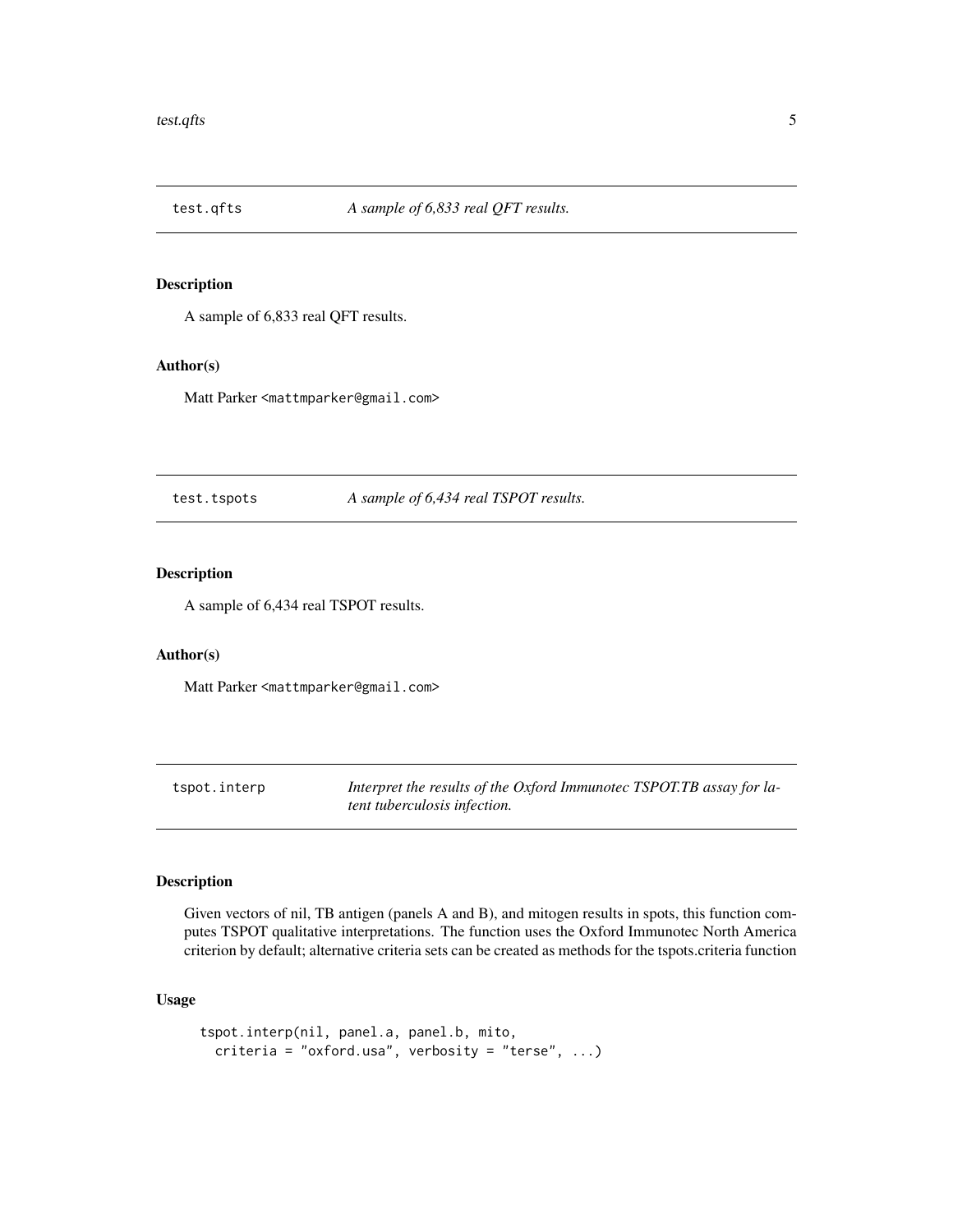#### **Arguments**

| nil       | A vector of nil results (in spots)                                                                        |
|-----------|-----------------------------------------------------------------------------------------------------------|
| panel.a   | A vector of Panel A TB antigen (ESAT-6) results (in spots)                                                |
| panel.b   | A vector of Panel B TB antigen (CFP10) results (in spots)                                                 |
| mito      | A vector of mitogen results (in spots)                                                                    |
| criteria  | The name of the desired result criteria (defaults to the Oxford Immunotec criteria<br>for North America). |
| verbosity | The level of verbosity ("onechar", "terse", "verbose") of the output.                                     |
| $\ddotsc$ | Other arguments passed to the crtieria evaluation function chosen by the "crite-<br>ria" argument.        |

# Details

All spot counts greater than 20 are automatically censored to 20 for the purposes of calculating qualitative results, following Oxford's interpretation instructions.

#### Value

The function returns a vector of qualitative results. The verbosity of results depends on the argument passed to "verbosity":

| onechar | Returns a single character indicating the result (N for Negative, B for Borderline,<br>P for Positive, I for Indeterminate).        |
|---------|-------------------------------------------------------------------------------------------------------------------------------------|
| terse   | Returns a single word indicating the result (Negative, Borderline, Positive, In-<br>determinate).                                   |
| verbose | Returns the same results as "terse", with the addition of a short comment indi-<br>cating the reason for an "Indeterminate" result. |

Multiple criteria sets are available. The function defaults to the standard Oxford North American criteria (criteria = "oxford.usa"), but other currently available options include:

criteria = "oxford.global"

The Oxford global criteria, for which the criterion for positivity is lowered from an 8-spot difference between the antigen and nil panels and which does not include the borderline qualitative result;

# criteria = "10spot"

A criteria set in which the borderline result is extended to include differences of 5 to 9 spots and only differences of 10 or more spots indicate a positive result.

# Note

This function is provided purely as a convenience and is not a replacement for manual interpretation, manufacturer-provided software, or common sense. Absolutely not for clinical use.

# References

Oxford Immunotec <http://www.oxfordimmunotec.com/>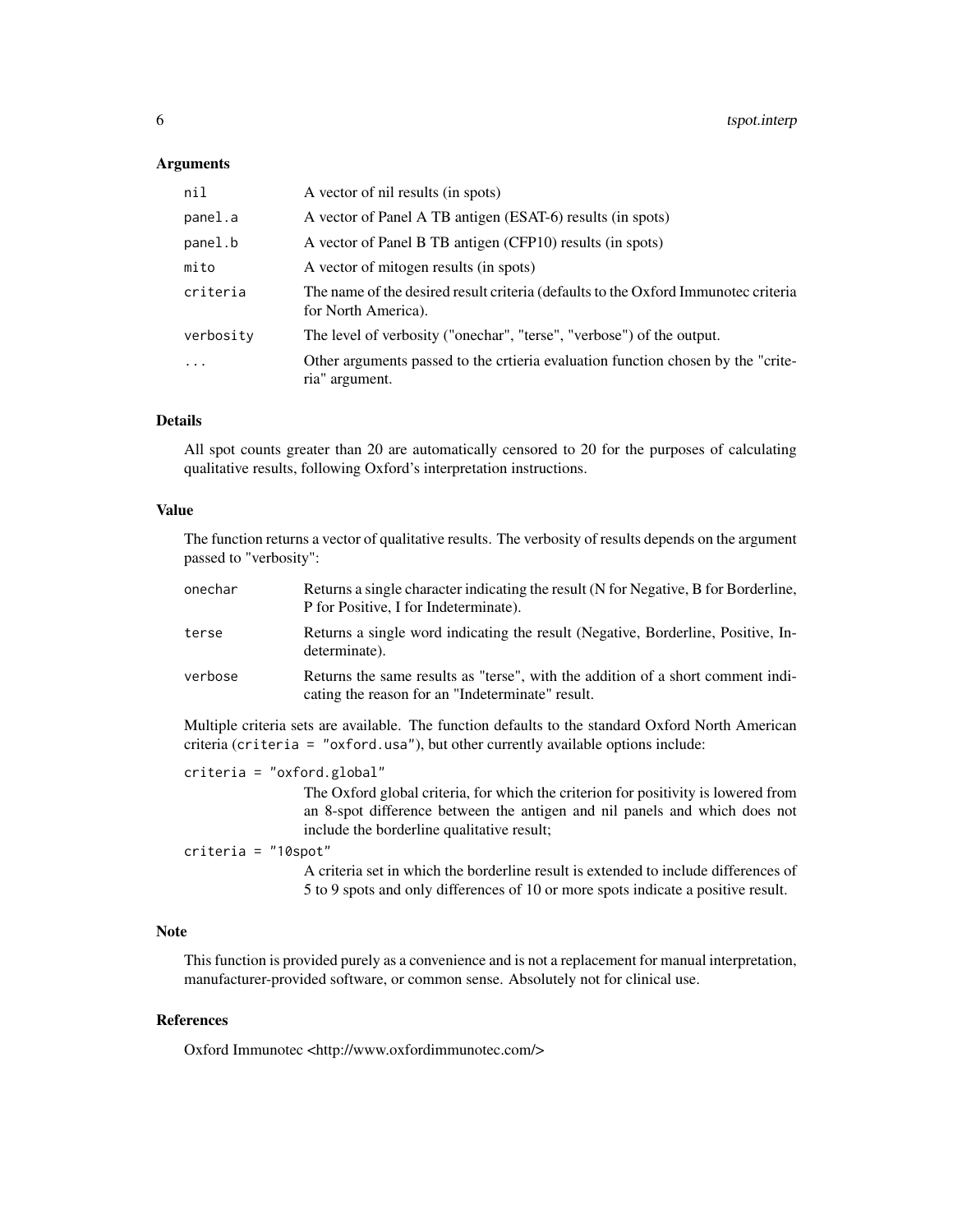# <span id="page-6-0"></span>tspot.interp 7

# See Also

[qft.interp](#page-2-1) for Quantiferon interpretation.

#### Examples

```
# Calculate results
test.tspots$result.check <- with(test.tspots,
                                 tspot.interp(nil = nil,
                                              panel.a = panel.a,
                                              panel.b = panel.b,
                                              mito = mito))
# Compare lab and calculated results
with(test.tspots, table(lab.result, result.check, exclude = NULL))
# Compare different levels of verbosity
test.tspots$verbose.check <- with(test.tspots,
                                  tspot.interp(nil = nil,
                                               panel.a = panel.a,
                                               panel.b = panel.b,
                                               mito = mito,
                                               verbosity = "verbose"))
test.tspots$onechar.check <- with(test.tspots,
                                  tspot.interp(nil = nil,
                                               panel.a = panel.a,
                                               panel.b = panel.b,
                                               mito = mito,
                                               verbosity = "onechar"))
unique(test.tspots[ , c("lab.result", "result.check",
                      "verbose.check", "onechar.check")])
```